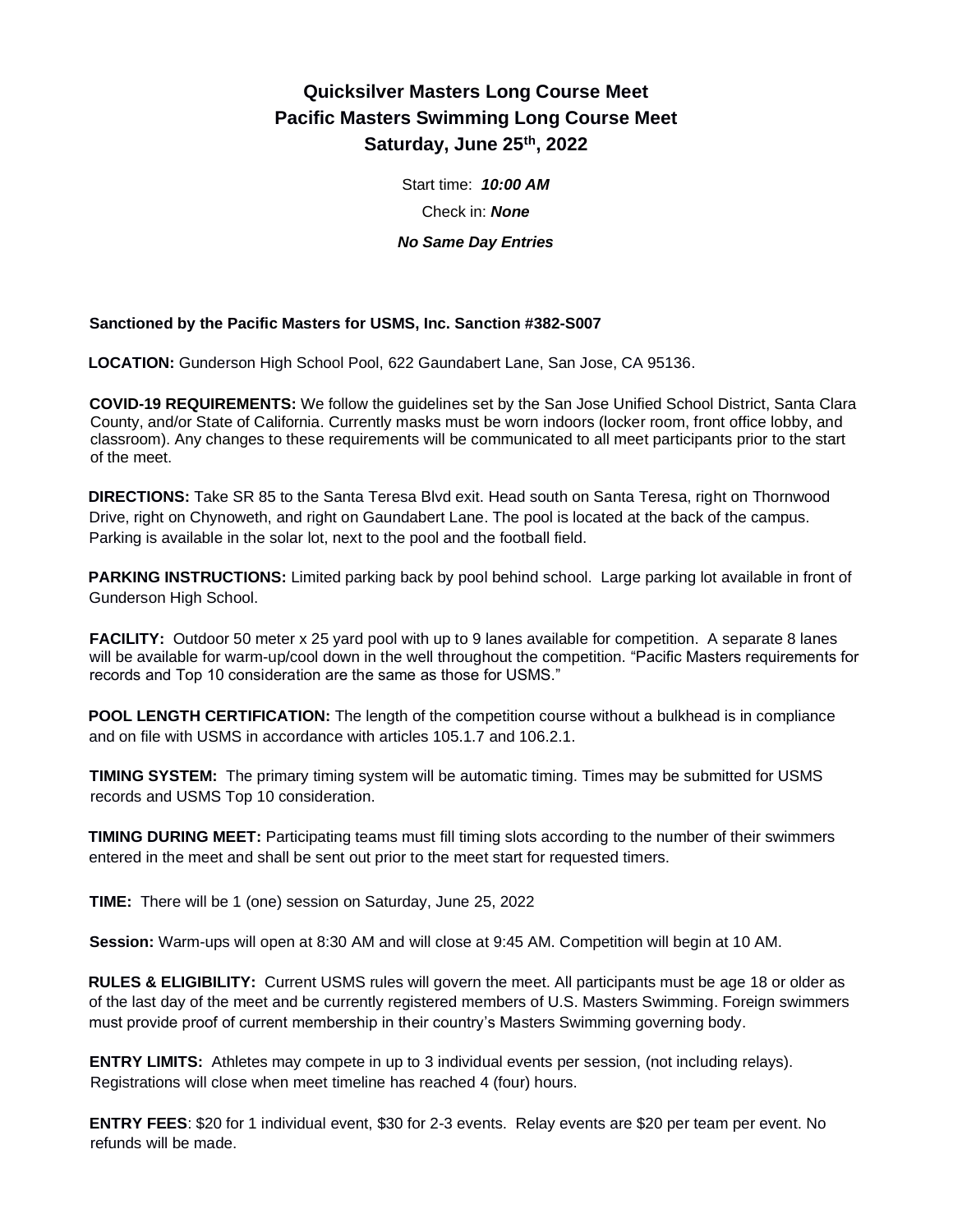**ONLINE ENTRIES:** To enter the meet, go online to [https://www.clubassistant.com/club/meet\\_information.cfm?c=1889&smid=15134](https://www.clubassistant.com/club/meet_information.cfm?c=1889&smid=15134)

**MAILED ENTRIES:** Shall not be accepted.

**DECK ENTRIES:** Shall not be accepted. **Pacific Masters requires all swimmers be registered with a valid USMS number before entering meet. Paper USMS registrations will not be accepted at the meet. Nonmembers can register online using a mobile device and will receive a USMS number at the end of the registration process.** 

**CHECK-IN:** This meet shall be pre-seeded.

**SEEDING:** Fastest to slowest by gender, with the exception of the 400 Free which will be swum as a mixedgender event. The event shall be seeded by time, and swimmers may enter using a 500 Short Course Yard time. At the discretion of the Meet Director, events may be combined on the day of the meet.

**SCRATCHES:** No penalty for scratches or a no-show to an event.

## **AWARDS:** None

**PSYCH SHEET:** Psych sheet will be available online, and a link will be emailed to all participants prior to meet operation.

**HOSPITALITY:** Athletes are encouraged to bring their own snacks and/or meals. Coaches and working Officials will be provided lunch

**MEET DIRECTOR:** Michael Greymont email: [mgreymont@mhgcg.com](mailto:mgreymont@mhgcg.com) Cell (text preferred) (408) 891-2948

### **MEET REFEREE:** TBD

### **EVENTS:**

| <b>Women's Event Number</b>  | <b>Event</b>  | <b>Men's Event Number</b>  |
|------------------------------|---------------|----------------------------|
| $1 -$ Mixed                  | 400 Free      | Mixed<br>1-                |
| 2                            | 50 Free       | 3                          |
| 4                            | 50 Back       | 5                          |
| 6                            | 100 Fly       |                            |
| 8                            | 100 Breast    | 9                          |
| 10                           | 200 Free      | 11                         |
| 12                           | 100 Back      | 13                         |
| 14                           | <b>50 Fly</b> | 15                         |
| 16                           | 50 Breast     | 17                         |
| 18                           | 100 Free      | 19                         |
| 20 - 4x50 Women's Free Relay | <b>RELAYS</b> | 21 - 4x50 Men's Free Relay |
|                              |               |                            |

### **RESTRICTIONS:**

- Smoking and the use of other tobacco products is prohibited on the pool deck, in the locker rooms, in spectator seating, on standing areas and in all areas used by Athletes, during the meet and during warm-up periods.
- Sale and use of alcoholic beverages is prohibited in all areas of the meet venue.